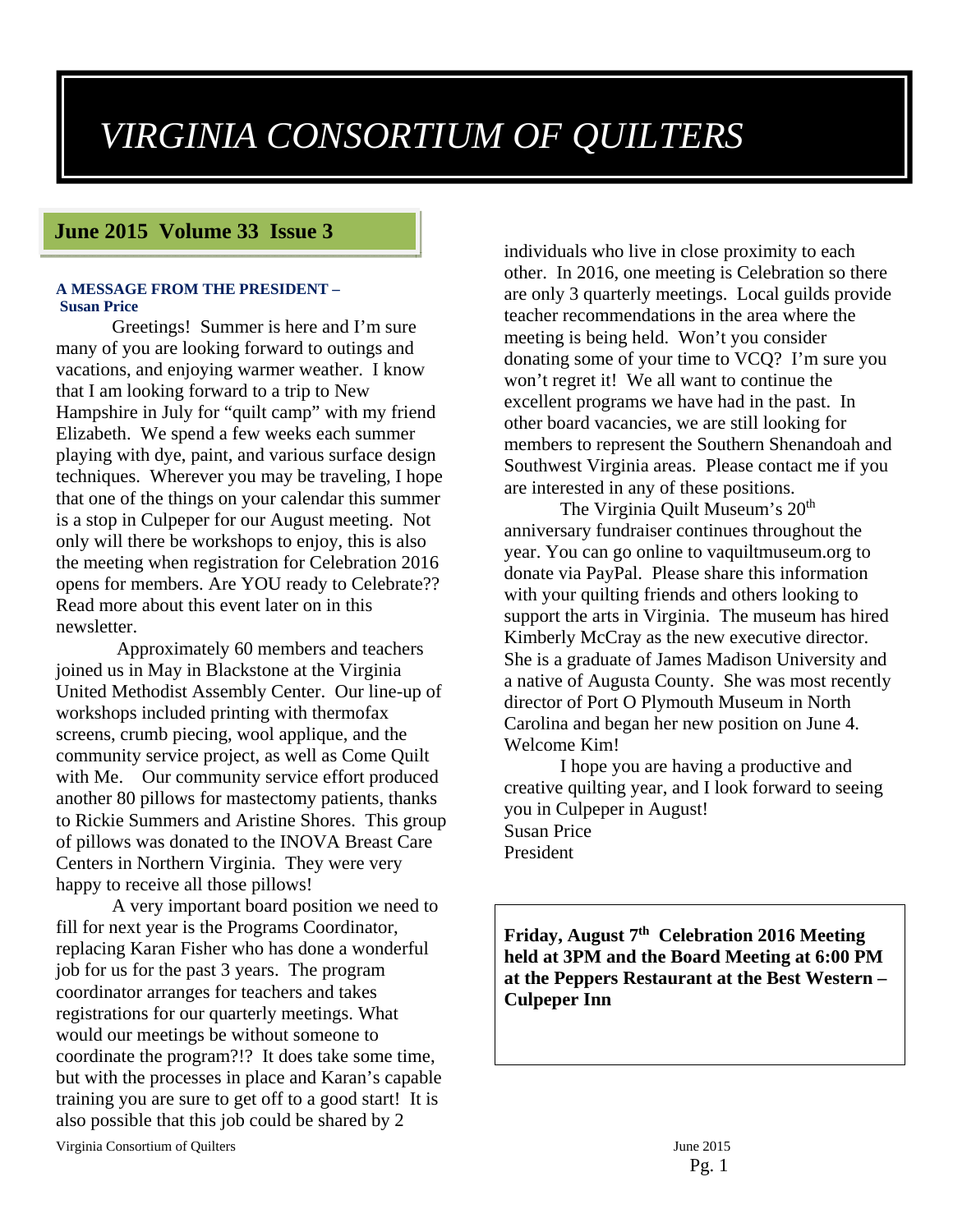## *MEET YOUR BOARD OF DIRECTORS*

|                | <b>Position</b>            | <b>Name</b>           | <b>Phone</b> | E-mail                           |
|----------------|----------------------------|-----------------------|--------------|----------------------------------|
| $\mathbf{1}$   | President                  | <b>Susan Price</b>    | 703-569-7421 | sueprice@cox.net                 |
| $\overline{2}$ | <b>VP</b>                  | Faye Hannah           | 757-410-0846 | quilterfayeh@gmail.com           |
| 3              | Secretary                  | Martha Berry          | 757-570-4312 | tworiversquilting@gmail.com      |
| 4              | Treasurer                  | Marty Green           | 540-967-3203 | mgcgreen@hotmail.com             |
| 5              | Membership                 | <b>Diane Reasons</b>  | 540-942-5948 | dreasons@lumos.net               |
| 6              | Historian                  | Joan McGowan          | 703-323-6048 | joquilter@aol.com                |
| 7              | Programs                   | Karan Fisher          | 757-761-1173 | karanfisher@cox.net              |
| 8              | Facilities                 | Debi Harding          | 757-615-7758 | debi.harding@usi.biz             |
| 9              | Newsletter                 | Heather Zavagnin      | 770-845-5190 | queennefri@aol.com               |
| 10             | <b>Web Mistress</b>        | Mary Grogan           | 202-262-0142 | maryg@infovisions.org            |
| 11             | Publicity                  | Heather Zavagnin      | 770-845-5190 | queennefri@aol.com               |
| 12             | Celebration Co-Chair       | Heather Zavagnin      | 770-845-5190 | queennefri@aol.com               |
| 13             | Celebration Co-Chari       | <b>Susan Price</b>    | 703-569-7421 | sueprice@cox.net                 |
| 14             | Community Service Co-Chair | <b>Rickie Summers</b> | 757-312-0943 | rasummers@comcast.net            |
| 15             | Community Service Co-Chair | Aristine Shores       | 804-712-1999 | aristineshores@hotmail.com       |
| 15             | Documentation              | Kitty Bull            | 804-895-0248 | krabul@comcast.net               |
|                | <b>Area Reps</b>           |                       |              |                                  |
| $\mathbf{1}$   | Northern VA                | Kathy McCrea          | 703-425-1829 | kathy.mccrea@cox.net             |
| 2              | Shenandoah Valley          | Dianne Reasons        | 540-942-5948 | dreasons@lumos.net               |
| 3              | Southern Shenandoah Valley | Vacant                |              |                                  |
| 4              | Charlottesville-Lynchburg  | Deb Schupp            | 540-604-0988 | debschupp@GumboDesignStudios.com |
| 5              | Richmond                   | Karen DuMont          | 804-233-7750 | kmdumont@comcast.net             |

6 Fredericksburg Ann Tinsman 540-894-5546 atinsman@hotmail.com

8 Tidewater-Peninsula Bonnie Timm 757-483-4909 botqg@verizon.net 9 Tidewater-Southside Debi Harding 757-615-7758 debi.harding@usi.biz

VCQ Board & Area Reps 2014

#### **American Quilt Study Group**

7 Southwest Vacant

#### **2014 Quilt Study:**

The 50 quilts from the 2014 Quilt Study: Civil War Era Quilts 1850 – 1865 can be viewed at http://americanquiltstudygroup.org/qscwstudy01.asp

You can also see the exhibit schedule on the website, http://americanquiltstudygroup.org/QS%20Exhibit%20Schedule .asp. Make plans to visit one of the venues and see the quilts that are traveling.

AQSG volunteers have been working on the exhibit catalogue featuring all 50 quilts and it should be available within the next month. More information about that later …

## **Advertising for Newsletter & Roster**

|                                               | Newsletter | <i>Roster</i> |  |  |
|-----------------------------------------------|------------|---------------|--|--|
| <b>Business Card</b>                          | \$10.00    | \$20.00       |  |  |
| $\frac{1}{4}$ Page                            | 15.00      | 30.00         |  |  |
| $\frac{1}{2}$ Page                            | 30.00      | 60.00         |  |  |
| Full Page                                     | 50.00      | 100.00        |  |  |
| <b>Inside Back Page</b>                       |            | 125.00        |  |  |
| Classified Ad (50 word max – Newsletter only) |            |               |  |  |
| \$5.00 - available ONLY to VCQ Members        |            |               |  |  |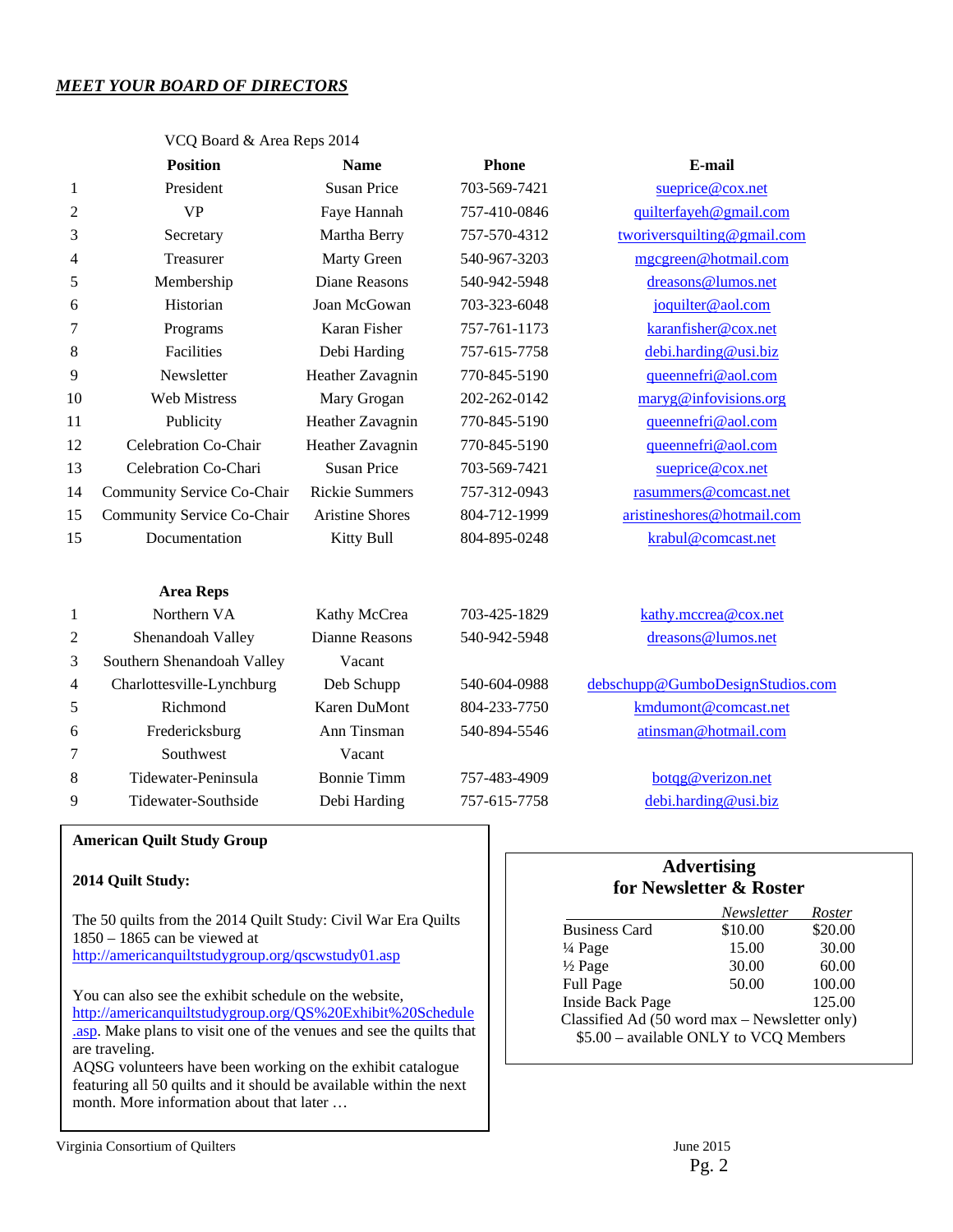#### **VCQ General Meeting Minutes May 9, 2015 VUMAC Blackstone, VA**

#### **President's Welcome: Susan Price**

The meeting was called to order at 12:43 p.m. Susan Price welcomed everyone to Blackstone for the quarterly meeting at the Virginia United Methodist Assembly Center in Blackstone, VA. Special thanks was given to Debi Harding for all arrangements with coordinating the facility. Guests and new members were welcomed.

#### **Secretary**: Martha Berry

Minutes of the March 2015 meeting were published in the last newsletter; no additions or corrections were noted. Diane Reasons motioned to approve, Norma Harris seconded the motion. The minutes were approved.

#### **President's Announcements**:

A sympathy Card was sent to Gerri Coggins, a new member, who recently lost her mother-in-law. The American Quilt Study Group (AQSG) has sent information in reference to their annual seminar in September. Please see Sue if you are interested in reviewing the booklet. The Virginia Quilt Museum (VQM) is celebrating their  $20<sup>th</sup>$  Anniversary this year. The 20<sup>th</sup> Anniversary Fundraising Campaign, \$20 for 20 Years, is underway. Donation forms are available or donate online at the museum's website. Gloria Comstock, Curator of the museum, is acting as Director until a new one is hired. VCQ business cards are available to share with non-member friends to encourage them to join us.

#### **Reports:**

**Treasurer**: Marty Green presented the Treasure's Report. Marty is reviewing the Vi Graves fund to see if there is additional money in the account. Membership will have some additional expenses due to purchasing materials for the new nametag system. These will not be recurring expenses each month, just up-front costs for the materials. Facilities needs to be added to the report, inadvertently left off. Marty Moon motioned to approve the Treasure's Report, Betty Blessin seconded the motion and the report was approved.

#### **Vice President:**

Faye Hannah presented information on purchasing charms and pins. Please see Faye if you would like one.

**Membership**: Dianne Reasons gave the Membership report. There are 232 members, including 20 new members since January. The membership should have received an email with information on how to access the roster on the website. If you do not want your information posted in the secure area on the website, please let Dianne know. Those with no internet will still be able to get a paper roster. Facebook Page membership is at 472 compared to 232 paying members. Members were asked if they know anyone who has joined us on FB and to encourage them to come to a meeting and see how much fun we have in person.

**Facilities**: Debi Harding presented the upcoming locations for quarterly meetings. August's meeting will be in Culpepper, November in Manassas. The meetings locations are set for 2016 and Debi is working on facility selections. If you would like to have a meeting in your area of the state or know of a good location for 2017, please talk to Debi or Susan Price. We are looking for either retreat style places that allow us to

stay and meet in the same facility or a church with nearby hotel facilities.

**Programs**: Karan Fisher was pleased to announce that there are 57 in attendance today. Some of the classes offered in August were reviewed. Karan asked if anyone knows of quilt shops near Culpepper for the August meeting, please email Heather.

**Web Mistress**: If you are listed as a teacher or providing a service on the website, let us know of any changes so that your info is current. Send any suggestions/corrections to webmistress@vcq.org; report any problems; **make sure your** 

**email address is correct in directory** – if you are not getting email messages from VCQ, your address may be incorrect. **Next deadline for Newsletter information is June 12** for the August meeting. If anyone can take rack cards to shops in Southern Shenandoah & Southwest VA, please see Susan Price.

#### **Celebration 2016:**

The brochure will be online August 1 and registration will open for members only at the August 8<sup>th</sup> quarterly meeting. Mailed registrations from members will be accepted beginning August 9<sup>th</sup>. Non-member registrations will be accepted beginning September 1. Marty Moon displayed a sample block for Block Lotto. Kits for \$3 will be available at the August meeting. The block is paper-pieced and Marty Moon will be teaching a paper-piecing class at the November meeting for those wanting paper-piecing instruction to make the block. Two additional teachers were revealed: Rayna Gillman and Cheryl See.

#### **Community Service Project:**

Comfort pillows for mastectomy patients; Rickie Summers & Aristine Shores are coordinating this project. 88 pillows were completed in March and donated in the Williamsburg area to Sentara and 'Beyond Boobs'. A Thank you note sent by 'Beyond Boobs' was read by Susan Price.

#### **Old Business:**

The Southern Shenandoah Area Rep (includes Roanoke) and Southwest VA Area Rep are currently vacant positions. Anyone interested or knows of someone that may be interested please let Susan Price know. We will also be looking to fill the following positions beginning in  $2016$  – Membership  $&$ Programs. If you are asked to fill one of these positions, please give it careful consideration. Whatever you can do, no matter how large or small, it is important for our organization. A programs person is needed beginning in 2016. It would be nice for someone to work along Karan for the rest of 2015 to learn the position. There are only three meetings in 2016 because of Celebration and assistance finding local teachers is usually available from the hosting area. Karan reviewed her position job description and mentioned that is a fun position that allows the chairperson to get to know the membership and state teachers.

**New Business**: The Virginia Quilt Museum would like guilds to exhibit quilts starting in 2016. They have set guidelines and information handouts are available if you would like to take one back to your guild. The membership and guests re-gathered at 3:45 for class show & tell, Regular show & tell, and Door prizes **The Meeting was adjourned at 1:25 p.m.**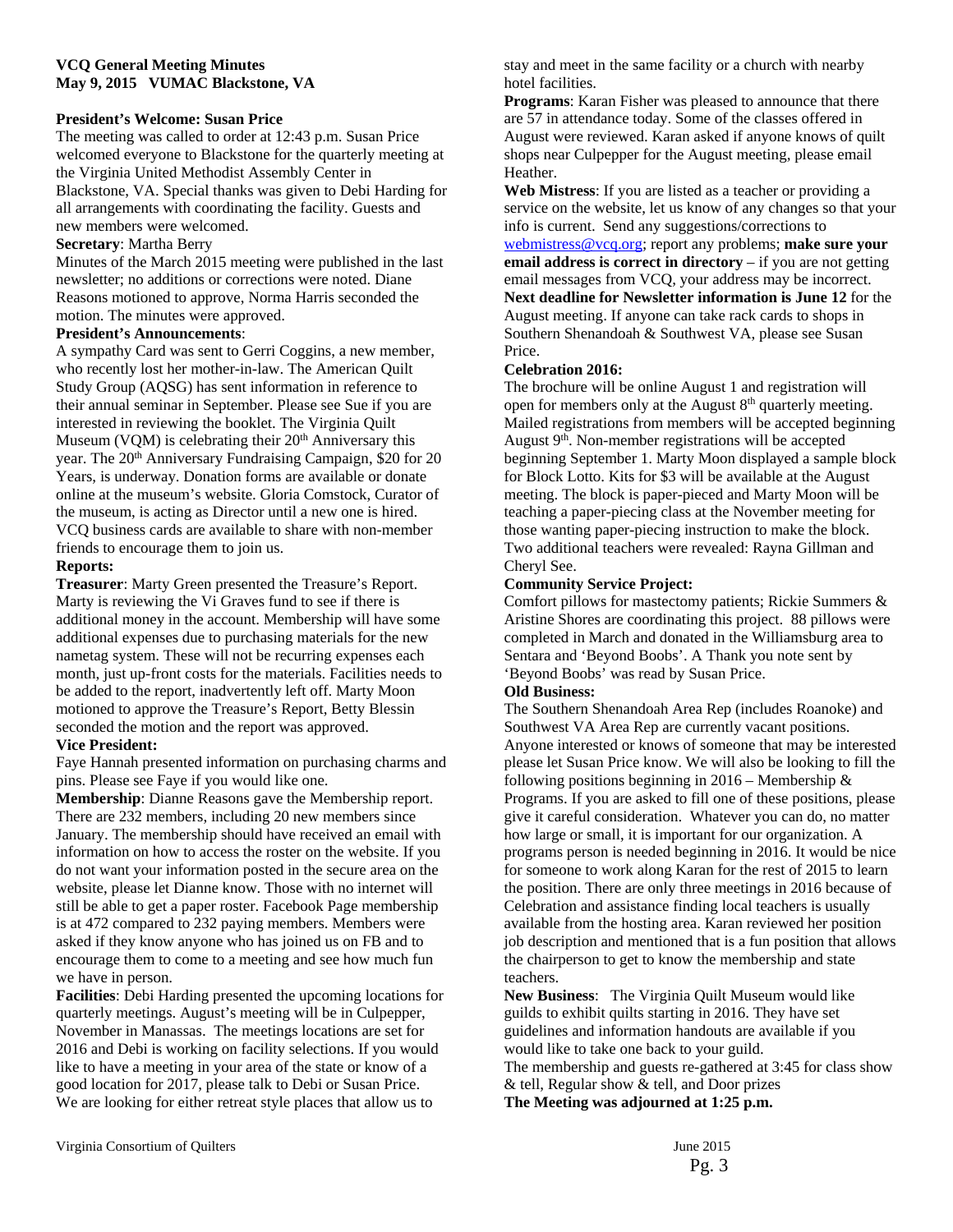#### SWVA Quilt News

We bring you news and updates on quilt and fiber art related events and activities in Southwest Virginia. Would you like to receive this monthly e- newsletter? Please sign up at http://kutauber.wix.com/SWVAQuiltNews

### **June 21 – September 8, 2015**

Virginia Row By Row Experience www.rowbyrowexperience.com/virginia-row-by-rowexperience.htm

#### **July 17-18, 2015**  2015 Patchwork Quilter Jamboree

http://patchworkquilters.com/

#### **September 6, 2015** (10am-3:30pm) 11th Annual Stories of the Stitch Outdoor Quilt Show Matthews Living History Farm Museum, Galax, VA Free to the public

www.artsculturalcouncil.org/stories-of-the-stitch/

### **September 11-12, 2015**

Biennial Quilt Show sponsored by River Country Quilt Guild, Stingray Stitchers, Bay Quilters and Parks, Recreation & Tourism 6509 Main St, Gloucester, VA

www.gloucesterva.info/pr Emporia, VA *Arts and crafts, quilt show, music, entertainment* 

#### **September 2015 TBD** (10am-3:30pm)

11th Annual Stories of the Stitch Outdoor Quilt Show Matthews Living History Farm Museum, Galax, VA Free to the public

www.artsculturalcouncil.org/stories-of-the-stitch/ For info (276) 238-1217 or info@artsculturalcouncil.org

We send all VCQ emails from  $\frac{info@vcq.org}{m}$ . Please check your spam settings to always allow email from info@vcq.org.

Thank you to everyone who is now receiving newsletters and announcements from VCQ by email. You are saving our organization significant money, and making your Newsletter Editor's job go much faster!

#### **October 2015 TBD**

Stafford Piecemakers Quilt Guild's Annual Quilt Show John Musante Porter Memorial Library 2001 Parkway Blvd, Stafford, VA 22554 540-659-4909 www.staffordpiecemakers.com

#### **October 1-3, 2015**

Original Sewing & Quilt Expo Fredericksburg Expo & Conference Center 2371 Carl D Silver Pkwy, Fredericksburg, VA 22401 www.sewingexpo.com/FredericksburgVA.aspx

#### **November 6-15, 2015**

Quilters' Quest Shop Hop Maryland & Northern VA http://www.quiltersquest.org/home.html

\*\*\*\*\*\*\*\*\*\*\*\*\*\*\*\*\*\*\*\*\*\*\*\*\*\*\*\*\*\*\*\*\*\*\*\*\*\*\*\*\*

# VCQ Events:

**November 14, 2015 Manasas March 12, 2016 Staunton CELEBRATION April 28 – May 1, 2016 August 13, 2016 Blacksburg November 13, 2016 Martinsville** 

#### The following are the **Deadline Dates** for item submissions to the newsletter staff:

**September 14th 2015** for November 14th meeting **January 15<sup>th</sup> 2016** for March 12<sup>th</sup> meeting **June 17th 2016** for August 13<sup>th</sup> meeting **September 16<sup>th</sup> 2016** for November 12<sup>th</sup> meeting

Material can be sent electronically (preferred) to queennefri@aol.com OR mailed to: Heather Zavagnin, 87 White Oak Landing Rd, King William, VA 23086

 **The current newsletter and past newsletters can be viewed and downloaded from the VCQ website at www.vcq.org**

 **Please contact Heather Zavagnin, queennefri@AOL.com or (770)845-5190, or Mary Grogan at webmistress@vcq.org if you are having trouble downloading a copy from the website or if you wish to receive a paper copy of the newsletter thru the US Postal Service.**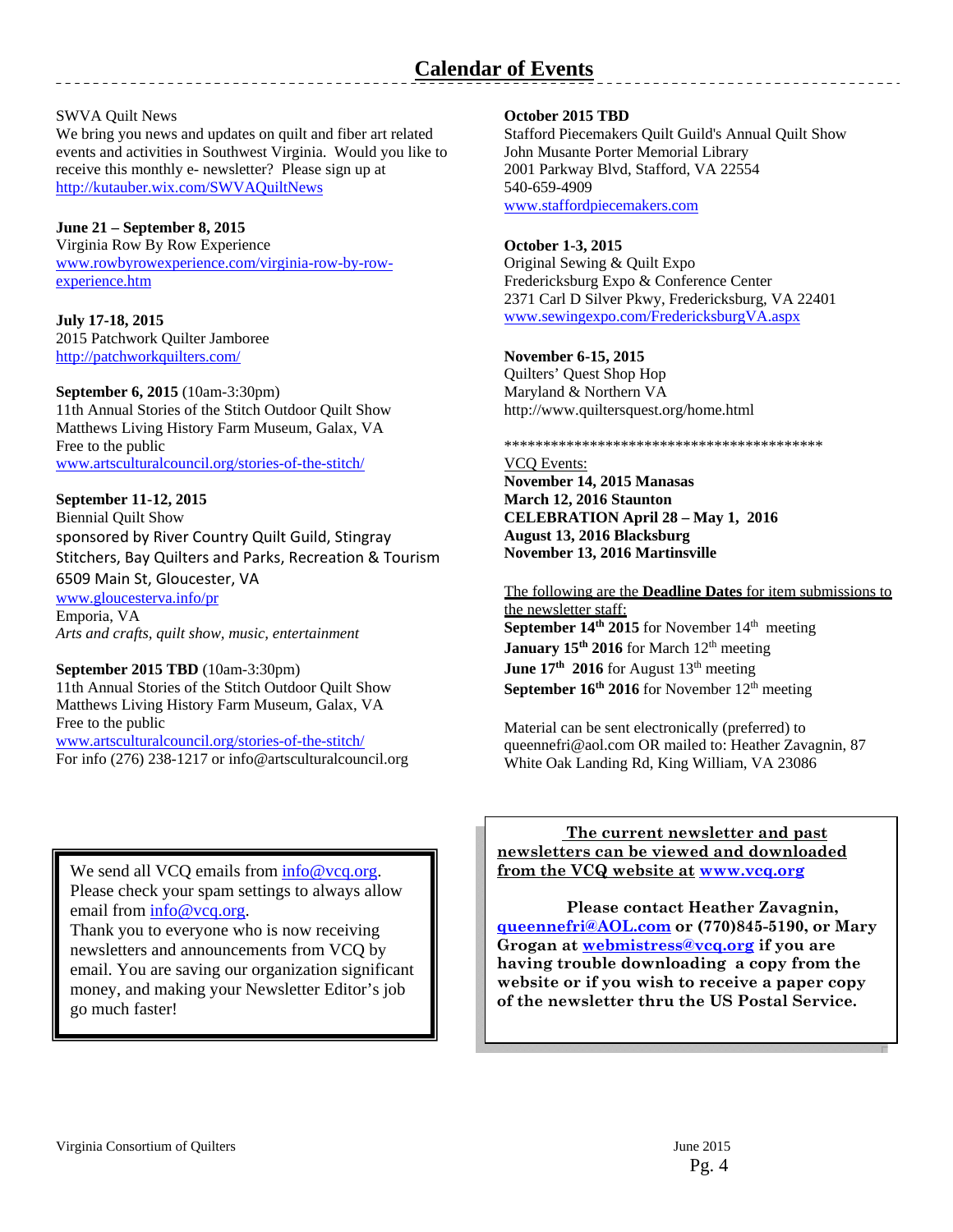

**VIRGINIA QUILT MUSEUM** Harrisonburg, VA 22801 301 S. Main Street Phone 540-433-3818 Preserving, celebrating, and nurturing Virginia's quilting heritage

# **www.vaquiltmuseum.org**

### Designated the "**official quilt museum of the Commonwealth**" by the General Assembly

#### **April 7 to July 4, 2015**

"Celebrate The Day" Fifty-three artists from seven states made 72 original wall hangings celebrating some of the random, lesser known holidays that occur throughout the year. Curated by Shannon Shirley

#### **May 5 to July 4, 2015**

 A Virginia Tribute to 'Dear Jane' Curated by Doreen Johnson Civil War Era Quilts from the Vault

#### **July 14 to October 3, 2015**

New Quilts From An Old Favorite: Carolina Lily Challenge exhibit from the National Quilt Museum in Paducah, Kentucky. Botanicals of the Valley Lovely antique and vintage floral quilts. Celebrating Quilting for 20 Years Invitational Exhibit

#### **October 13 to December 19, 2015**

Caryl Bryer Fallert's 30 Quilts for 30 Years 100 Years of Quilts: The Unger Family Treasures of the Vault: Curator's Choice Charlottesville Area Quilt Guilds Curated by Janet Saulsbury



#### **Virginia Quilt Museum 20th Anniversary**

The idea for a quilt museum, generated by Suzi Williams and Joan Knight, was blessed by the enormous work and generosity of quilters and quilt guilds from all over Virginia. Twenty years later the beautiful 159 year old building, like all our homes, is in need of repairs, repainting and updating. Twenty years is a generation of new quilters to support the preservation and sharing of quilting arts. We need the support of both the original generation of quilters who conceived and created this treasure and those who have picked up the needle during that twenty years. Board of Director's President, Barbara Roadcap says "The \$20 for 20 year campaign for the Virginia Quilt Museum is off to a great start! We have been averaging 5-8 letters a day and many of the captains have handed us stacks of completed donor cards! The Facility Committee is planning the first of many "home improvements"! If you have not sent an "anniversary gift", please do so today! A \$20 donation from each of us will carry the museum forward. Donations can be made via the website **http://www.vaquiltmuseum.org/** by mailing a check to the museum or giving it to one of the captains heading up this important fundraising campaign. They are:

**Winchester Front Royal** Tidewater Shenandoah SW **Tidewater** 

Augusta Cole Richmond Joan McGowan Northern VA Catherine Genovese Cville Venita McCall Stratford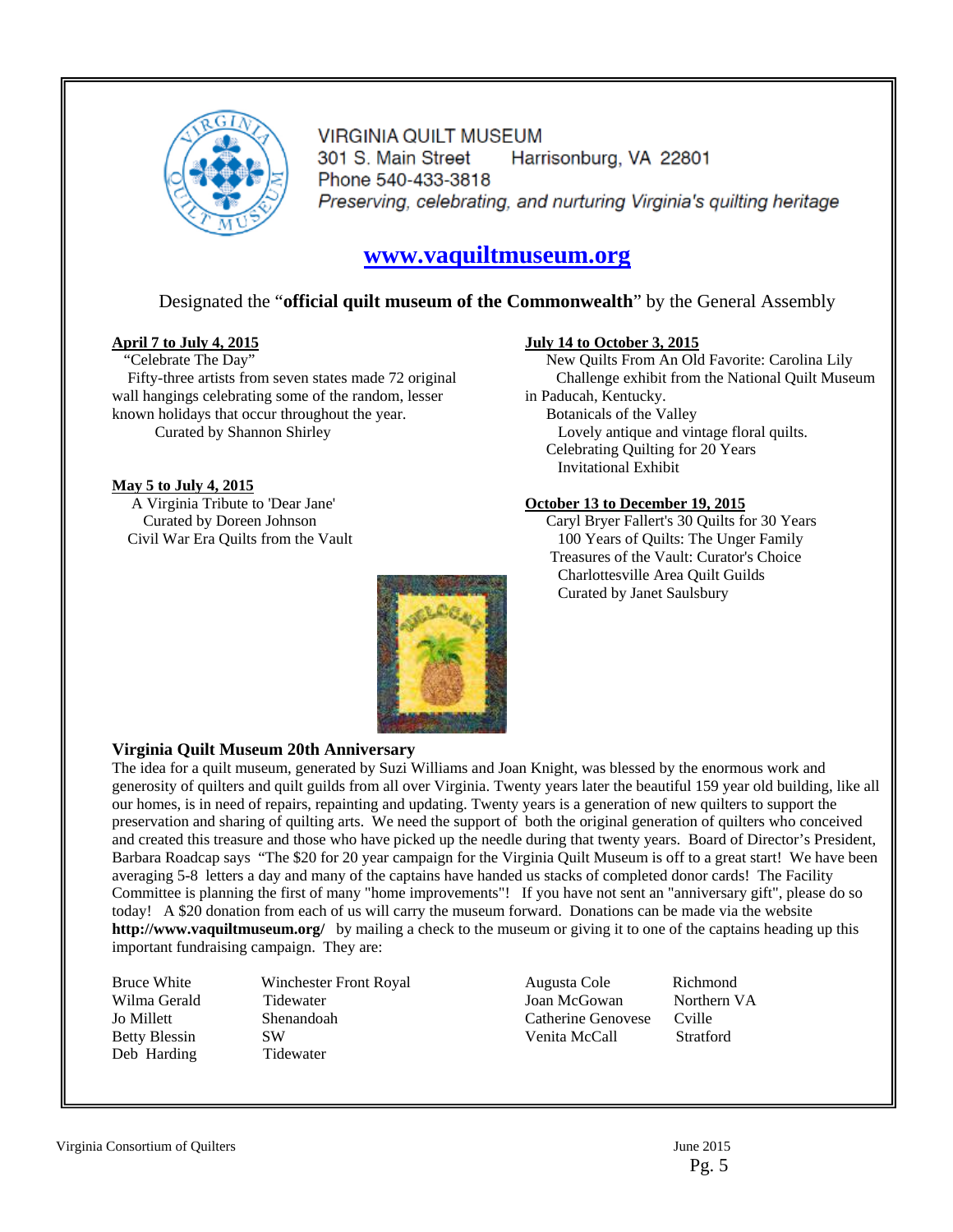# **Virginia Consortium of Quilters Application for Membership**

| Email address: The address of the set of the set of the set of the set of the set of the set of the providing my email address I understand that I will receive the newsletter electronically unless I<br>check the box below.) |                                                                                         |                        |                                                                                                                                                                                                            |
|---------------------------------------------------------------------------------------------------------------------------------------------------------------------------------------------------------------------------------|-----------------------------------------------------------------------------------------|------------------------|------------------------------------------------------------------------------------------------------------------------------------------------------------------------------------------------------------|
| $( )$ I wish to receive a <i>paper copy</i> of the quarterly newsletter.                                                                                                                                                        |                                                                                         |                        |                                                                                                                                                                                                            |
| yours will not.                                                                                                                                                                                                                 |                                                                                         |                        | Your membership can be paid for multiple years (up to 5 years) with this form. This date will be on<br>your membership card and the mailing label of each newsletter. If dues increase during this period, |
|                                                                                                                                                                                                                                 | $(\$20.00$ per year up to five years.)                                                  |                        |                                                                                                                                                                                                            |
| () Renewal Amt: \$_____________(make check payable to "VCQ" and include SASE)                                                                                                                                                   | (\$20.00 per year up to five years.)                                                    |                        |                                                                                                                                                                                                            |
| Renewal Members Only: Please enclose with your payment, application and a self-addressed<br>stamped envelope (SASE) for your membership card.                                                                                   |                                                                                         |                        |                                                                                                                                                                                                            |
| I am a member of a local quilt guild/group: (-list all guilds)                                                                                                                                                                  |                                                                                         |                        |                                                                                                                                                                                                            |
| I teach and/or lecture about quilting.                                                                                                                                                                                          |                                                                                         |                        |                                                                                                                                                                                                            |
| I may be willing to drive others from my area to VCQ meetings. Yes                                                                                                                                                              |                                                                                         |                        | N <sub>0</sub>                                                                                                                                                                                             |
| <b>Mail to:</b>                                                                                                                                                                                                                 | <b>Dianne Reasons, Membership Coordinator</b><br>41 Ashleigh Dr<br>Waynesboro, VA 22980 |                        |                                                                                                                                                                                                            |
| For Membership Only:                                                                                                                                                                                                            | MList:                                                                                  | Exp. Year:<br>NPacket: |                                                                                                                                                                                                            |

Rev. 1/12/2013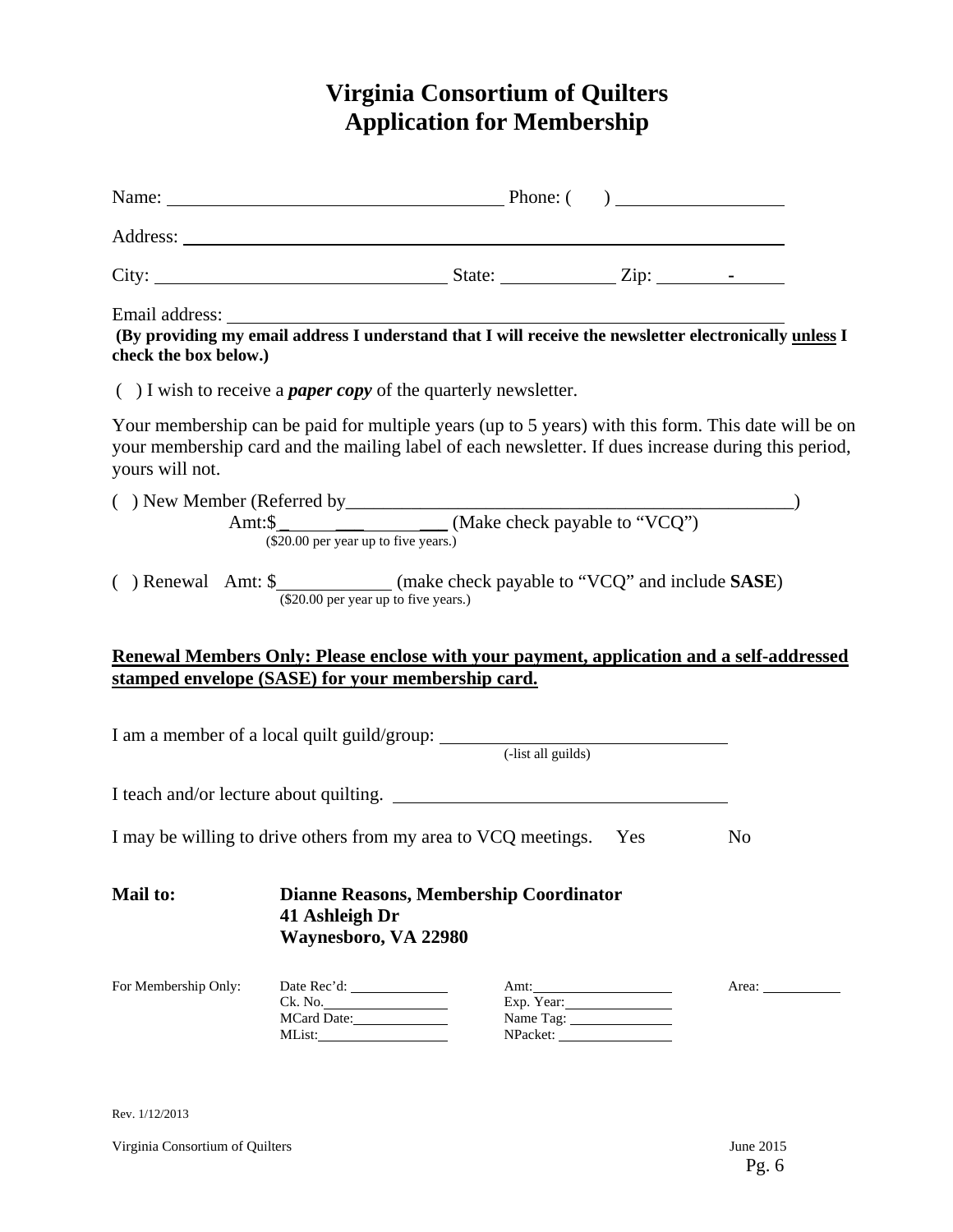# **August 8, 2015 Meeting & Workshop in Culpeper, VA Assistance from the Culpeper Quilters Guild**

# **Accommodations**: Lodging will be at the **Best Western – Culpeper Inn**,

791 Madison Road, Culpeper, Virginia 22701 Tel: 540-825-1253.

The cost is \$99.99 for room with two queen beds or one king bed, or \$89.99 for room with one queen bed, plus tax. Make sure to mention VCQ when making your reservation. A full breakfast buffet with eggs, bacon & sausage, cooked to order is included, and is available from 6:00 – 10:30 AM at the Pepper Restaurant. They also serve a full Lunch & Dinner menu. Although you can make or cancel a reservation at our reduced rate any time up to August 7, any unreserved rooms in our block will be released to their general public on **July 6, 2015.** The hotel fills up each summer weekend night, so please make your reservation as soon as possible.

# **Directions to the Hotel:**

FROM THE NORTH (WASHINGTON, DC): Take I-66 West to Gainesville. Take exit 43A onto US 29 South. Follow US 29 South for about 39 miles. After you see the sign saying next four exits are for Culpeper, DO NOT take the first exit for US 29 Business. Continue to the second exit for US 29 Business. The Best Western will be on your right within about one block.

FROM THE SOUTH (Charlottesville, VA): Take US 29 North. Take the first exit for US 29 Business toward Culpeper. The Best Western will be on your right within about one block.

FROM THE EAST (Fredericksburg, VA): Take US 3 West toward Culpeper. Turn left on the ramp to US 29 South toward Charlottesville and Orange. Take the exit for US 29 Business toward Culpeper. The Best Western will be on your right within about one block.

# **Meeting Location**: **Culpeper Baptist Church – (540) 825-8192**

318 S. West St., Culpeper, VA 22701 http://www.culpeperbaptist.org/

# **Directions to Culpeper Baptist Church from the Best Western:**

Turn right on business 29/15 (Madison Road). Continue for 1.7 miles. Name of the road will change to Main Street. Turn left at the stoplight on Chandler Street. Take the first right on S West St. After one block you will see the church on the left. Proceed on West

St. to the back of the church and turn



left into the parking lot.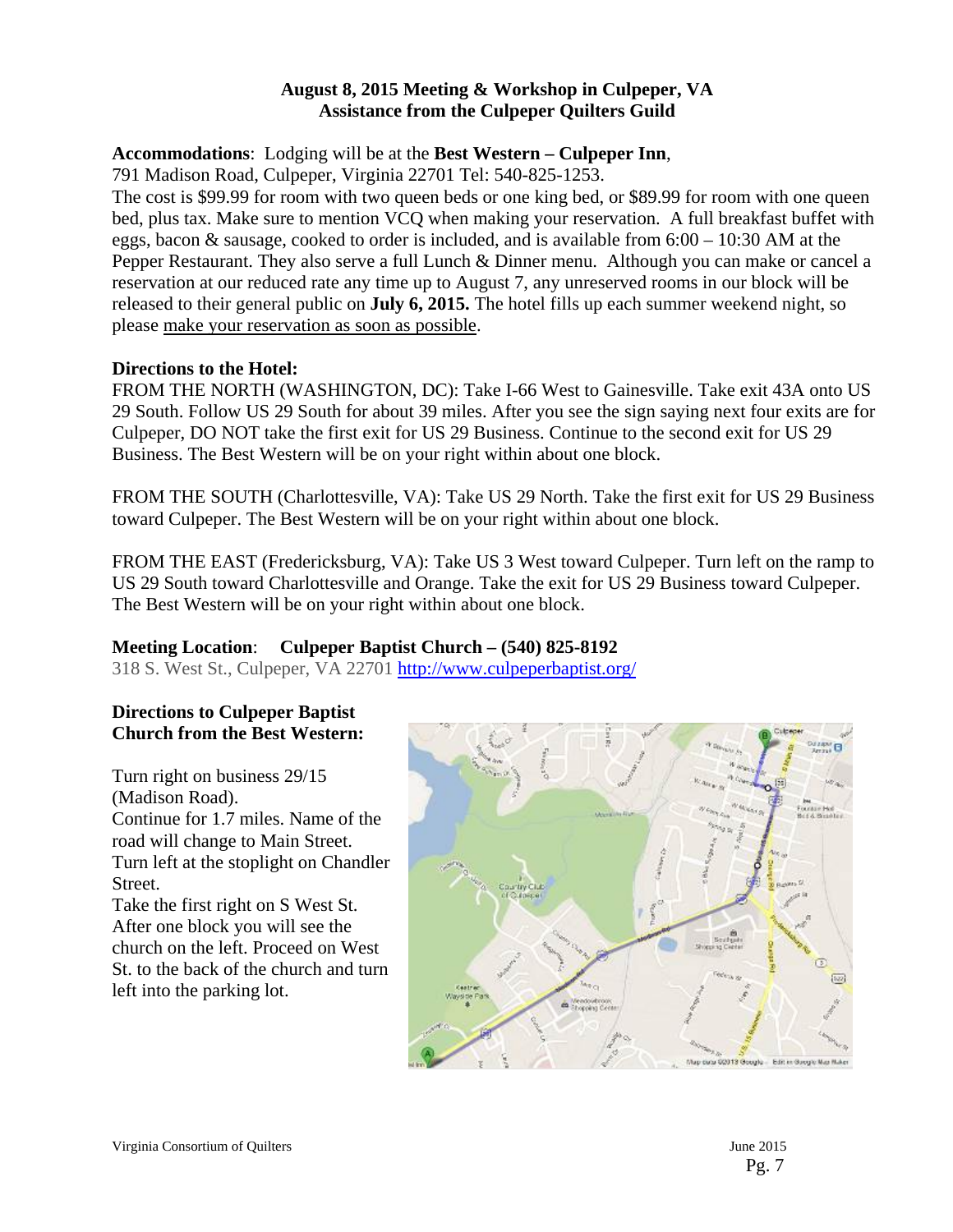## **Notes from Karan:**

Your registration form and check to VCQ must be **postmarked by Friday, July 24, 2015** (2 weeks prior to event). **Registrations will close after this date without exception. Any registrations postmarked after July 24, 2015 will not be accepted and will be returned**. Please fill out your registration form completely as this information is very vital to ensure proper confirmation mailing of your postcards.

**You will receive a postcard with your registration confirmation – Bring your postcard!! It is your MEAL TICKET for lunch and door prize drawing. Any cancellations must be made by Friday, July 24, 2015 to obtain a refund. Please wear your nametag to the meeting so we can put names and faces together.** 

#### **Friday, August 7, 2015 Schedule: Dinner on your own**

- $\geq 3:00-5:00$ pm 2016 Celebration Board Meeting Peppers Restaurant at Best Western
- 6:00 7:30pm VCQ Board Meeting Peppers Restaurant at Best Western

#### **Saturday, August 8, 2015 Meeting Schedule:**

- $\geq 8:00 9:00$  AM Registration
- $\geq 9:00$  Noon Workshops
- $\triangleright$  Noon 12:45PM Lunch
- 
- 
- 
- $\geq 12:50 1:20PM$  Business meeting<br> $\geq 1:30 3:30PM$  Workshops reconv Workshops reconvene
- $\geq$  3:45 4:15 PM Show and Tell peper Area

# **That Little Quilt Shop & 145 Art & Design**

145 E Davis St, Culpeper, VA 22701 (540) 825-5620

http://www.thatlittlequiltshop.co

#### m

http://145artanddesignstudio.com /index.html Hours: Monday-Friday 10-6, Saturday 10-4, Sunday 12-5. **For VCQ, they will stay open til 8PM on Friday \*\*Special Gifts for anyone coming in from VCQ\*\*** 

## **Cottonwood**

2035 Barracks Road, Charlottesville, VA 22903, (434) 244-9975 http://www.cottonwoodquiltshop.com/

# **Exquisite Fabrics Incorporated**

107A East Davis Street Culpeper, VA 22701, (202) 507-9775 or (540) 727-0396 http://www.exqfabrics.com/

#### **Quilt & Sewing Center**  2015B Plank Road

Fredericksburg VA 22401 (540) 548-2377 http://quiltandsewonline.com/

# **Kelly Ann's Quilting**  9 South Fifth Street Warrenton, Virginia 20186 (540) 341-8890 http://kellyannsquilting.com

**The Crazy Cousin**  4131 Plank Road Fredericksburg, VA 22407 (540) 786-2289 http://thecrazycousin.com/

Virginia Consortium of Quilters June 2015

# **Daffodil Quilts And Fibers**  13059 Fitzwater Dr

Nokesville, VA, 20181 (703) 594-0386 https://www.facebook.com/Daff odilQuiltsFibers/timeline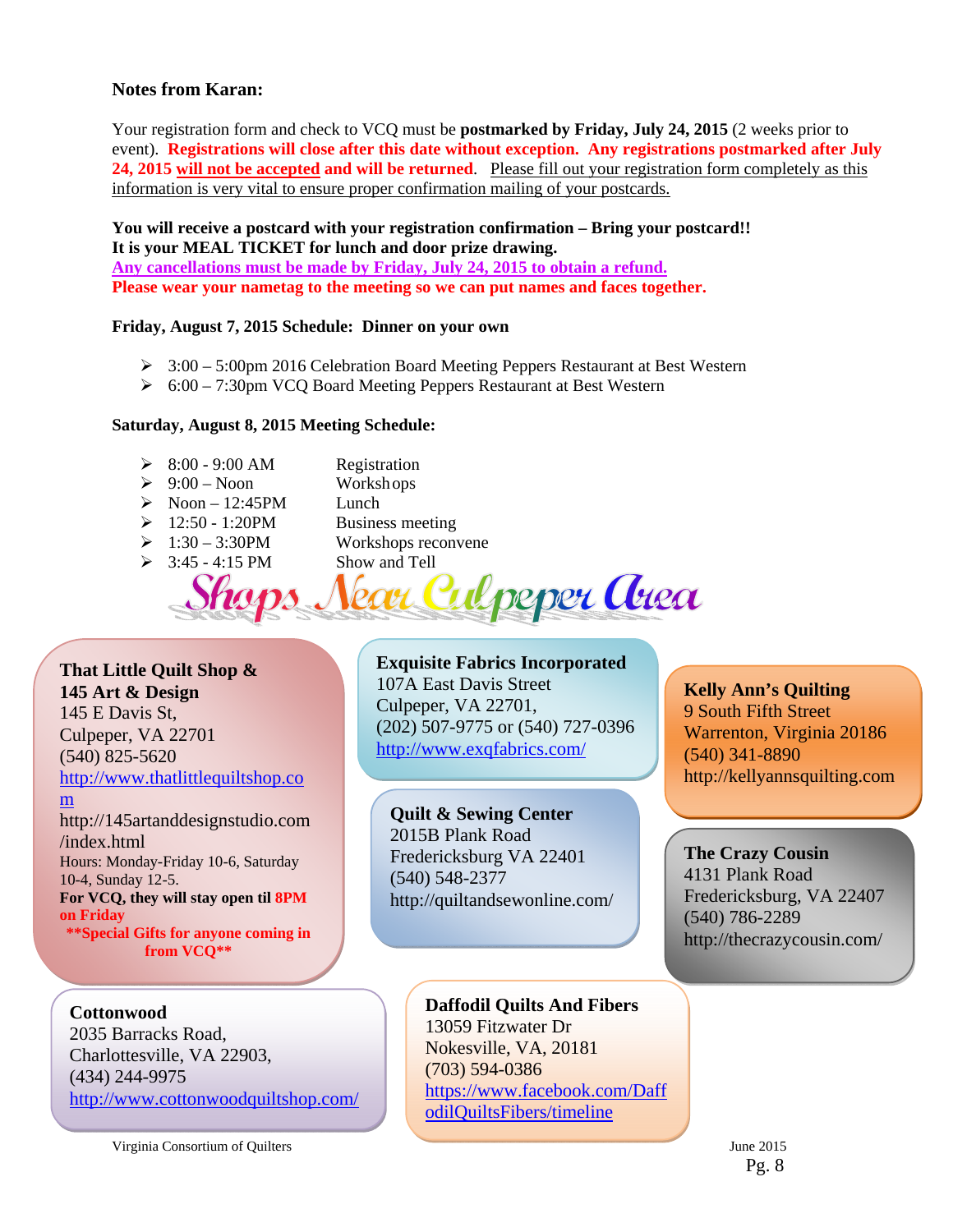**Workshops \*\*\*\*\*\*\*\*\*\* Workshops \*\*\*\*\*\*\*\*\*\* Workshops \*\*\*\*\*\*\*\*\*\* Workshop A: Basic Tote Bag with Linda Miller** 



# **Skill Level: All Levels**

**Technique Workshop:** We all love a good tote bag and our members have consistently indicated on the Evaluation Feedback forms their desire to have a workshop on a purse/tote. Happily we bring to you this wonderful tote which is an original design by Linda Miller. It has a firm base and pockets on the inside for ease of placing smaller items. This Workshop has a maximum of 10 students.

# **Materials/Supply List:**

- Three Fabrics (mix  $&$  match as you prefer)
	- $5/8$  yd for exterior of tote bag  $&$  tab/trim pieces
	- $\frac{1}{2}$  yd for interior of tote bag
	- $\frac{1}{2}$  yd for interior pockets
- $\bullet$  1 ½ yds Pellon Décor Bond (available at Joann Fabrics or Hancocks)
- $\cdot$  2  $\frac{3}{4}$  yds webbing for straps
- Decorative button for tab closure
- Thread to match fabrics
- Sewing machine in good working order (don't forget the electrical cord; foot operator & presser feet)
- $\bullet$  Size 16 sewing machine needle I use a size 16 jeans needle
- Long sturdy straight pins
- Bias binder tool (Clover  $25 \text{mm}/1$ ") only if you already have one, if not I will provide
- $\bullet$  Hand sewing needle & thimble (if you use one)
- Rotary cutter  $\&$  rulers (6" x 24"; 6" x 6" suggested sizes for workshop)
- Basic sewing supplies (scissors, seam ripper, thread, extra needles, etc

# **Items that can be shared by workshop participants:**

• Large rotary cutting mats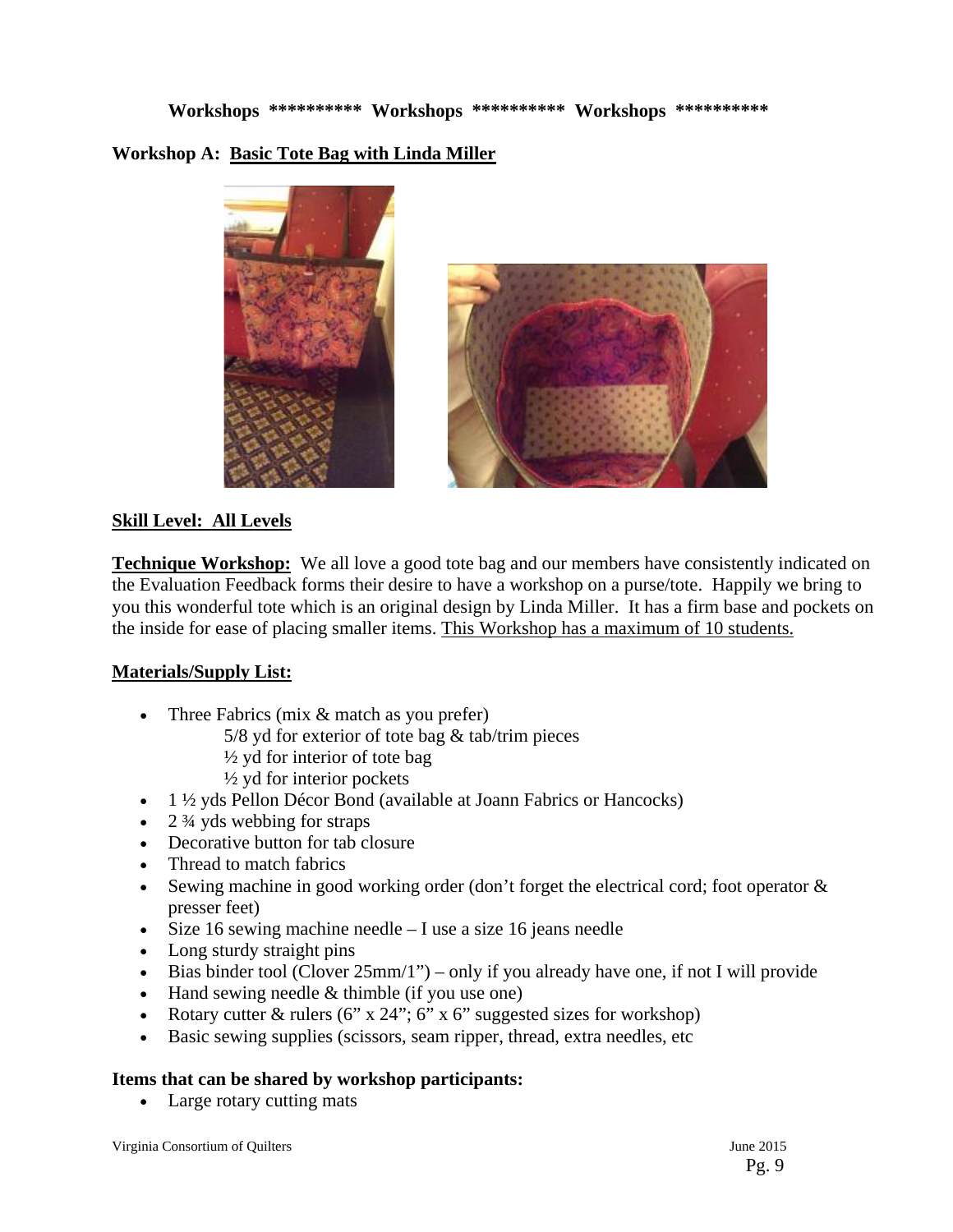# **Please complete the following before class:**

# **Cutting directions:**

- 1. Cut 3 pieces of fabric 18" x width of fabric (WOF). One piece is for bag exterior, one piece is for bag lining, and one piece is for inside pocket.
- 2. Cut two strips of fabric 2" x WOF from the remaining fabric used for the outside of the bag.
- 3. One strip will be used for trim on the inside pocket & one strip will be used for the tab closure.
- 4. Cut 3 pieces of Décor Bond 17 ¾" x WOF

## **Adhere Décor Bond**

**It is very important that the Décor Bond be firmly adhered to all three 18" pieces of fabric. I have been working with this product for years and the instructions below are what works for me:**

- 1) Prewash all fabric. Décor Bond is cut ¼" smaller that your fabrics to prevent it from sticking to your ironing board.
- 2) Place the Décor Bond, shiny side down, against the wrong side of your fabric.
- 3) Ensure tat the Décor Bond is lined up straight along the cut lines of your fabric. If it is not aligned at the selvages, this does not matter as the selvages will be cut off later.
- 4) Using a dry iron, set the temperature setting at medium high to high (depending on your iron). Place your iron down firmly against the Décor Bond. Press firmly for approximately 6-10 seconds (again this depends on how hot your iron actually gets), then pick up your iron, and place in an adjacent place and press firmly. Continue pressing in this manner until the Décor Bond has been adhered to the entire piece of fabric.
- 5) Once you have finished adhering the Décor Bond, turn your fabric over to the right side and examine it for bubbles or wrinkles where the Décor Bond did not adhere. You can now use steam or a wet pressing cloth to press out the bubbles. If you have a wrinkle, simply heat the area with your iron and pull the fabric away from the Décor Bond and repress the area.

**About your teacher:** Linda is from Toano, VA and is an active member of VCQ. She has taught this workshop many times for her guild.

# **Workshop B: Americana Quilt with Augusta Cole**



# **Skill Level: All Levels**

**Machine Piecing Workshop** Oh, how we love our log cabin quilts! This beautiful Americana quilt is made with one line of fabric, using 3 values, (dark, medium and light), of red and blue fabrics each. It uses the same background for the entire quilt. Can you do this scrappy? Absolutely, using the values in different fabrics. There are 4 different blocks used to make this quilt. The blocks are a red, a blue, a border block and corner blocks. It will "trick your eyes" when you realize the construction secrets! Come join in the fun and learn the secrets ! This Workshop has a maximum of 10 students.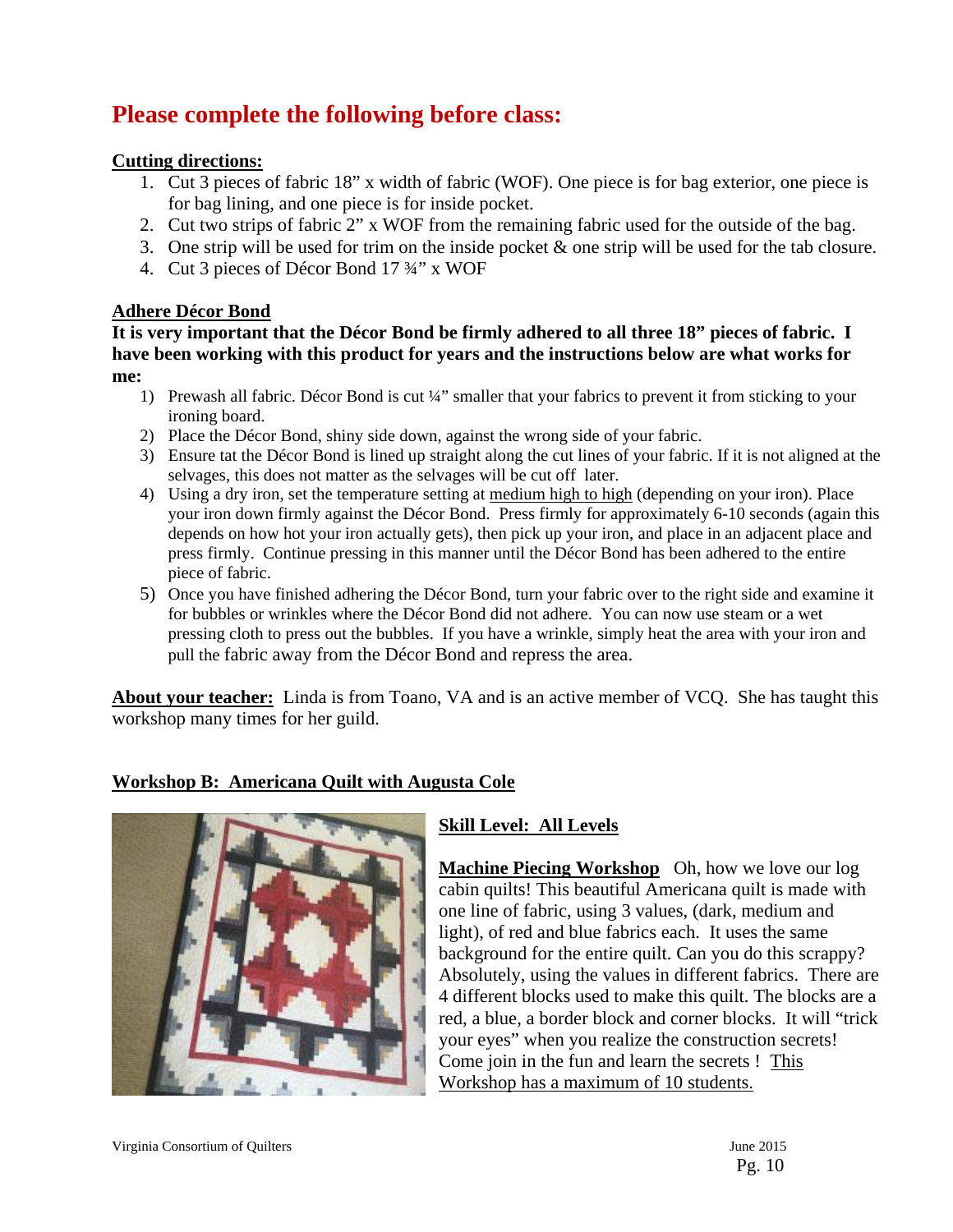# **Materials/Supply List:**

Americana Pattern (Augusta will have these for purchase at \$8.00 each)

## **Fabric yardage:**

Center fabric - 1/2 yard Background fabric – 3 yards Red fabrics  $-2$  yards ( light, medium and dark) each Blue fabric  $-2$  yards (light, medium and dark) each

The scrappy version: use the same amounts of fabric and values with different fabrics You will have extra fabric but better than not enough.

# **Pre Cutting:**

All centers are cut 1.5 inch squares The other fabrics are cut in 1.5 inch strips. Cut several strips (maybe 5 each) to begin the process, bring your extra fabric to class.

# **Supplies:**

Sewing machine and supplies, foot pedals & power cords Basic sewing supplies Rotary cutter and mat, new blades always make you happier Iron and pressing surface Rulers: we will square up the rounds so I really like the Creative Grid rulers and the 9.5 inch square ruler will work well.

**About your teacher:** Augusta Cole has been quilting, designing quilts and selling her patterns for a long while. She has served VCQ as one of our past Presidents and as a previous teacher. She describes herself as a "scrappy quilting lady" who loves to teach, travel and have fun!

# **Workshop C: Rippling Bayou Table Runner with Deb Schupp**



# **Skill Level: All Levels**

**Technique Workshop:** Are you ready to make a table runner that's not a rectangle and looks like no other? Deborah Schupp of Gumbo Design Studios is teaching a lively and fun way to create a oneof-a-kind centerpiece for your dining table using simple piecing methods. Gently curved piecing will remind you of softly flowing water. Let your creative ideas flow. There will be handouts for piecing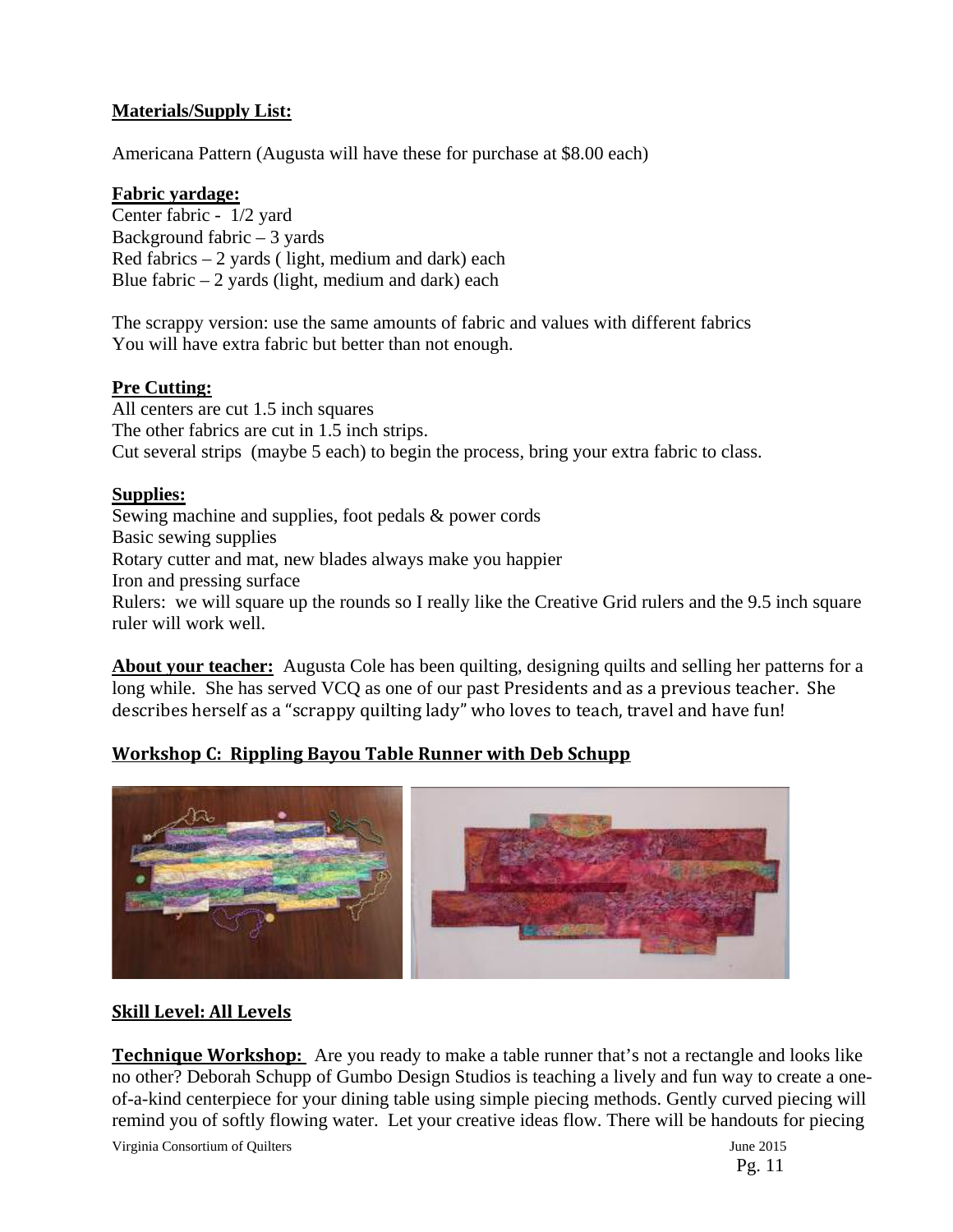instructions, as well as instructions on how to bind "inside" corners, and quilting suggestions. This workshop has a maximum of 10 Students.

# **Materials/Supplies**

- $\triangleright$  Patterns for this table runner and other projects from Gumbo Design Studios will be available for purchase.
- $\triangleright$  sewing machine in good working order. Bring walking foot if you have one.
- $\triangleright$  sewing thread and sewing notions
- portable design wall or yard of flannel to use as design wall to be taped to classroom wall
- rectangle ruler at least 18" long (6" x 24" works fine)
- $\geq 40$  wt quilting thread.

# **Fabric Requirements**:

- $\triangleright$  5 fabrics that will equal two(2) strips each measuring 4 ½ " x 40". They do not need to be a single strip 40" long. (Choose fabrics that work together- some will blend, others will show more contrast.) Bring shorter strips of fabrics you want to use. Add a few extra strips of other colors outside of the main color palette to add tension to the composition. You just might really like the sparkle.
- $\triangleright$  Batting about 40" x 20"
- $\geq$  3/4 ys to 1 yd. fabric for backing. Muslin may be used or coordinating print.
- ¾ yd. fabric for binding to make approx. 3 yds. **bias** binding cut 2 ½" wide. Instruction will be given in class on how to make the bias binding if you don't know a method.

**About your teacher:** Deborah Schupp is a quilter, quilt designer and teacher. She owns Gumbo Design Studios LLC, www.gumbodesignstudios.com. Her quilt designs and fabric choices reflect the cultural influences of her native New Orleans. She travels to guilds in the region to share her colorful trunk shows and teaches at quilt shops. Deborah and her retired husband Jack, a woodworker and watercolorist, live in Brandy Station, VA, near Culpeper, with their year-old Lab/hound dog Zydeco.

# **Workshop D: Basic Embellishing – Where, Why & How with Cindy Siira**

# **Skill Level: All Levels**

**Hand work Workshop:** Want to add a little "bling" to a table runner, embellish a crazy quilt square, decorate a hand-made purse? Join our workshop and learn to use beads, ribbons, embroidery floss and other embellishments to add artistic flair to make your creation a one-of-kind piece. This Workshop has a maximum of 12 students.

**Materials/Supplies:** You'll need to bring your choice of project to embellish and the supplies you'll be using. Suggestions include: beads, bead needles and thread, ribbons, old jewelry, decorative pins, lace, pieces of old clothing, buttons, embroidery floss, different types and colors of thread, different size needles, and scissors. Some supplies will be provided if needed.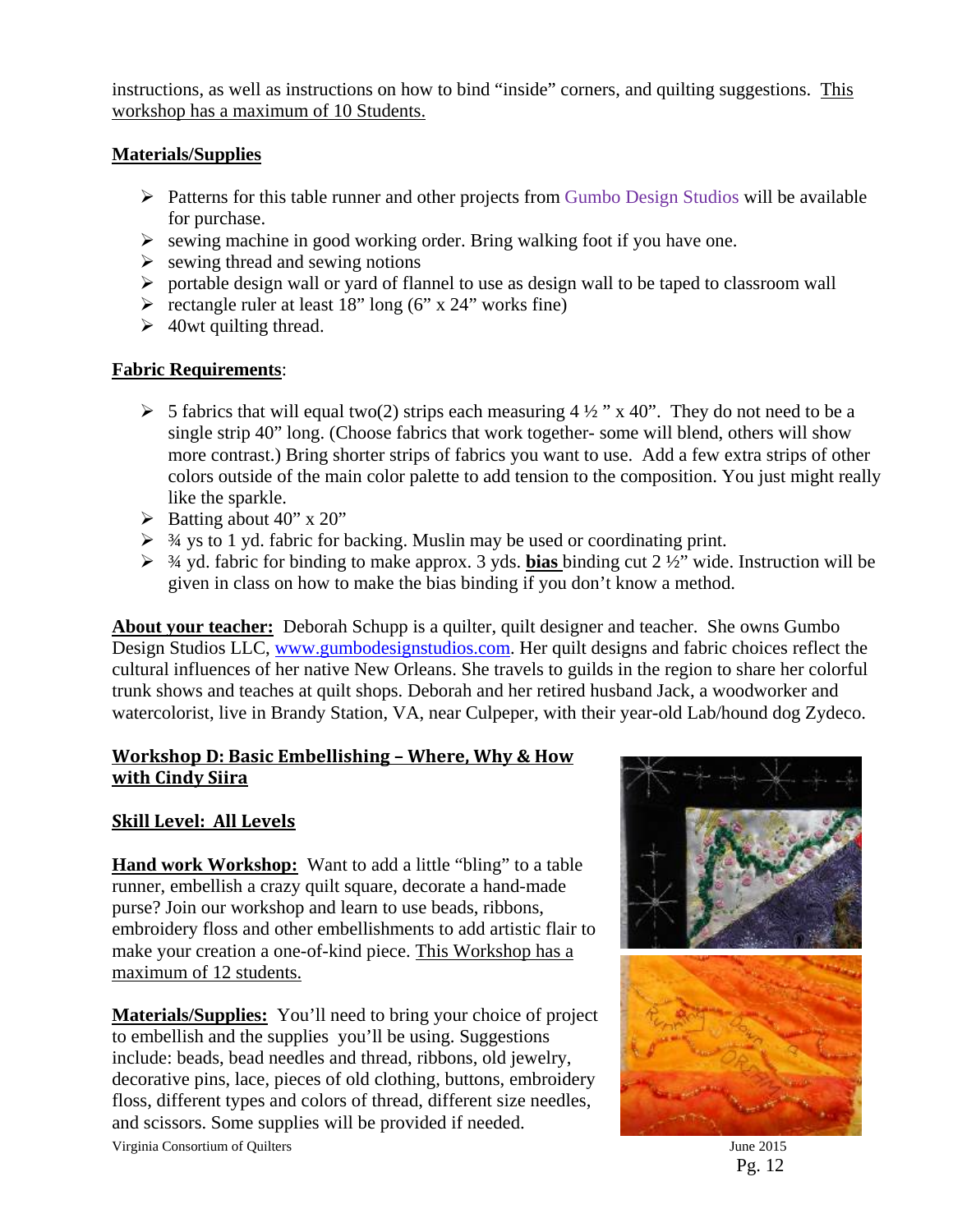**About your teacher:** Cindy Siira began quilting when her children were young and has become more interested in art quilting in the last several years. She has had three quilted art pieces exhibited at the juried Fredericksburg Center for the Creative Arts.

# **Workshop E: Community Service Project - Post Mastectomy Comfort Pillows**



# **Skill level: All levels**.

**Machine workshop:** VCQ regularly selects a project as part of the guild's Community Service program. During calendar years 2014 through 2015 members may register to participate in this workshop to make these wonderful comfort pillows. VCQ will then give them to Breast Cancer Centers or clinics throughout Virginia for breast cancer patients. Rickie Summers and Aristine Shores graciously volunteered to be the Co-Chairs for this project for 2015. To help VCQ to achieve this, we ask members to participate in the workshop, bring in completed kits sewn at home, and to provide names of Breast Cancer Centers, clinics, hospitals, etc. located in cities, counties, & communities in Virginia. To date we have donated **277** Comfort Pillows and Bags. In 2014, 109 pillows and bags were donated and in

March 2015 our quarterly donation of 88 Comfort Pillows and Bags were donated to 2 different groups in the Williamsburg area. From the Blackstone meeting in May 2015, we were able to donate 80 pillows and bags to INOVA Breast Care Center in the Northern Virginia area. Thanks to all members who sew or make kits at home and bring to our meetings. This allows us to donate more bags each quarter. We only have 2 meetings left this year (Aug / Nov 2015) for this Community Service Project. Your contribution of completed bags is greatly helpful and allows us to donate more bags. If you are participating in CQWM, you may think about spending part of your time with the Community Service Project. You may choose to participate either all day, in the morning, or in the afternoon. Any time spent in the community service project is appreciated.

**REMINDER:** Please bring in your completed bags or unsewn kits to our next meeting in August. If you are unable to make the meeting, please try to send them with someone who may be coming. **Materials & Supplies:**

- Instructions are provided in the workshop or in this VCQ Newsletter
- 1 FQ for pillows
- 1 FQ for cloth bag & strap (this can be identical or coordinating fabric)
- 1 FQ for the bag lining & strap (this can be identical or coordinating fabric)
- Rotary Cutter and Ruler unless you precut your fabric
- Thread and pre-wound bobbins
- Sewing machine in working order, already threaded
- Basic sewing tools & supplies

**Workshop F: Come Quilt With Me.** Bring your own project to work on as you sit and quilt with other members and experience some good fellowship. Highly encourage attendees to bring hand sewing/quilting due to some space limitations.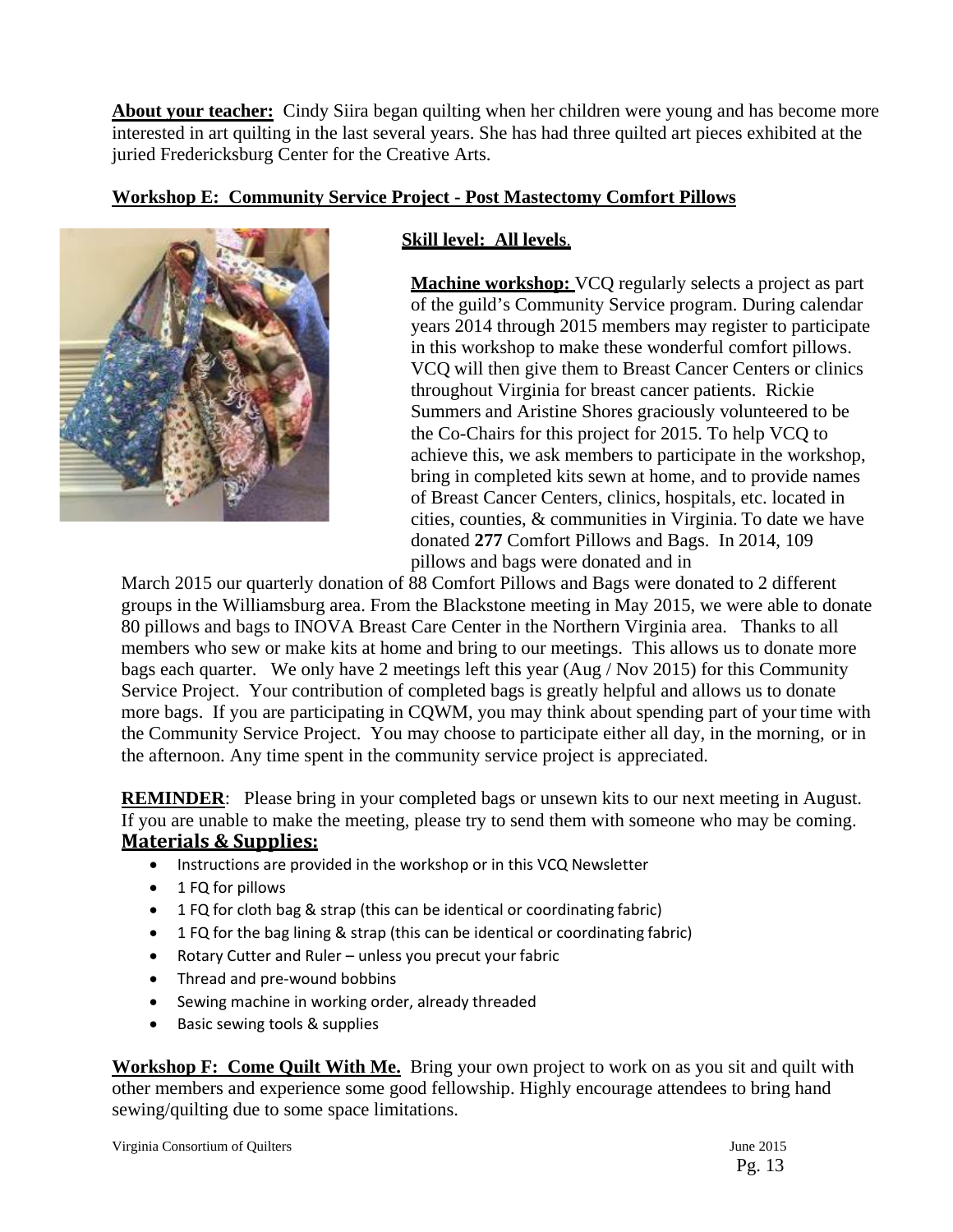













 **a interested in, please contact Karan Fisher, Programs Chair at VCQ will be scheduling meetings all over the state. If your guild would like to sponsor a meeting contact one of the Board members. If you know of a quilting teacher we would be karanfisher@cox.net, or 757-761-1173** 

Pg. 14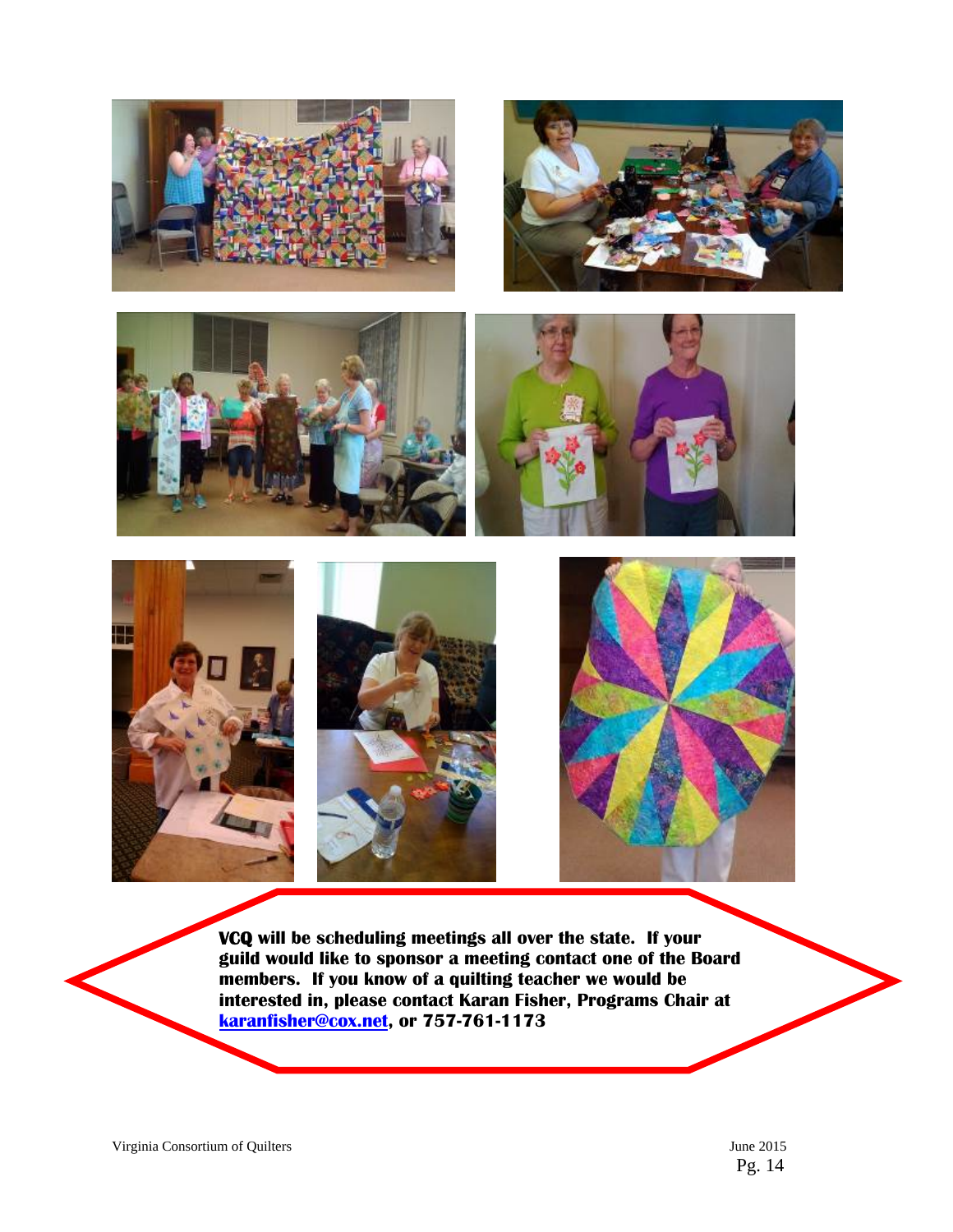# **VCQ WORKSHOP REGISTRATION FORM**

Registration form deadline: **Friday, July 24, 2015.****Registrations will close after this date without exception. Any registrations postmarked after July 24, 2015 will not be accepted and will be returned. Any workshop cancellations prior to the deadline are eligible for a refund.** Please fill out **completely** and please **PRINT***.* 

| Name    |       |       | Member<br><u> Mon-Member</u> |
|---------|-------|-------|------------------------------|
| Address |       |       |                              |
|         | City  | State | Zip                          |
| Phone   | Email |       |                              |

Choice of Workshop (includes lunch). Circle letters and indicate choice on line below. In the event your workshop choice is full and you are placed in CQWM, do you want the \$5.00 refund or donate it to VCQ? (please check your preference) \_\_\_\_\_\_\_\_\_\_\_\_\_Refund \_\_\_\_\_\_\_\_\_\_\_\_\_VCQ

Workshop A: Basic Tote Bag with Linda Miller

Workshop B: Americana Quilt with Augusta Cole

Workshop C: Rippling Bayou Table Runner with Deb Schupp

Workshop D: Basic Embellishing: Where, Why & How with Cindy Siira

Workshop E: Community Service Post Mastectomy Comfort Pillow & Bag with Rickie Summer/Aristine Shores Workshop F: Come Quilt with Me (CQWM)

1st choice 2nd choice 3rd choice

| Cost                                             |               |
|--------------------------------------------------|---------------|
| Member, Workshop                                 | \$30          |
| Member, Community Service/Come Quilt with Me     | \$25          |
| Non-member, Workshop                             | \$45          |
| Non-member, Community Service/Come Quilt with Me | \$40          |
| Host Guild Non VCQ committee member              | $$10**$ lunch |
|                                                  | only          |

\*\*A host guild non-VCQ committee member may register as a guest only for \$10 to include lunch and the business meeting. A non-VCQ visitor may attend any business meeting only and both must pre-register in order to have an accurate count for lunch.

Amount enclosed: \$\_\_\_\_\_\_\_\_\_ Pattern or supply fee, if any, is paid to teacher at time of class.

Are you willing to be a class helper? Yes No

Are you bringing a sewing machine to Come Quilt with Me or the Community Service? Yes No

Were you referred or invited by a VCQ member? Yes No If so, please write in their name

Special lunch requirements: A sit down boarding house style lunch will be provided. Vegetarian\_\_\_ Gluten-free\_\_\_ Allergic to \_\_\_\_\_\_\_\_\_\_\_\_\_\_\_\_\_

Send workshop registration form and your check **payable to VCQ** to

**Karan Fisher, 1213 Rittman Road, Virginia Beach, VA 23464** 

Questions? Contact Karan Fisher @ 757-761-1173 or **karanfisher@cox.net.**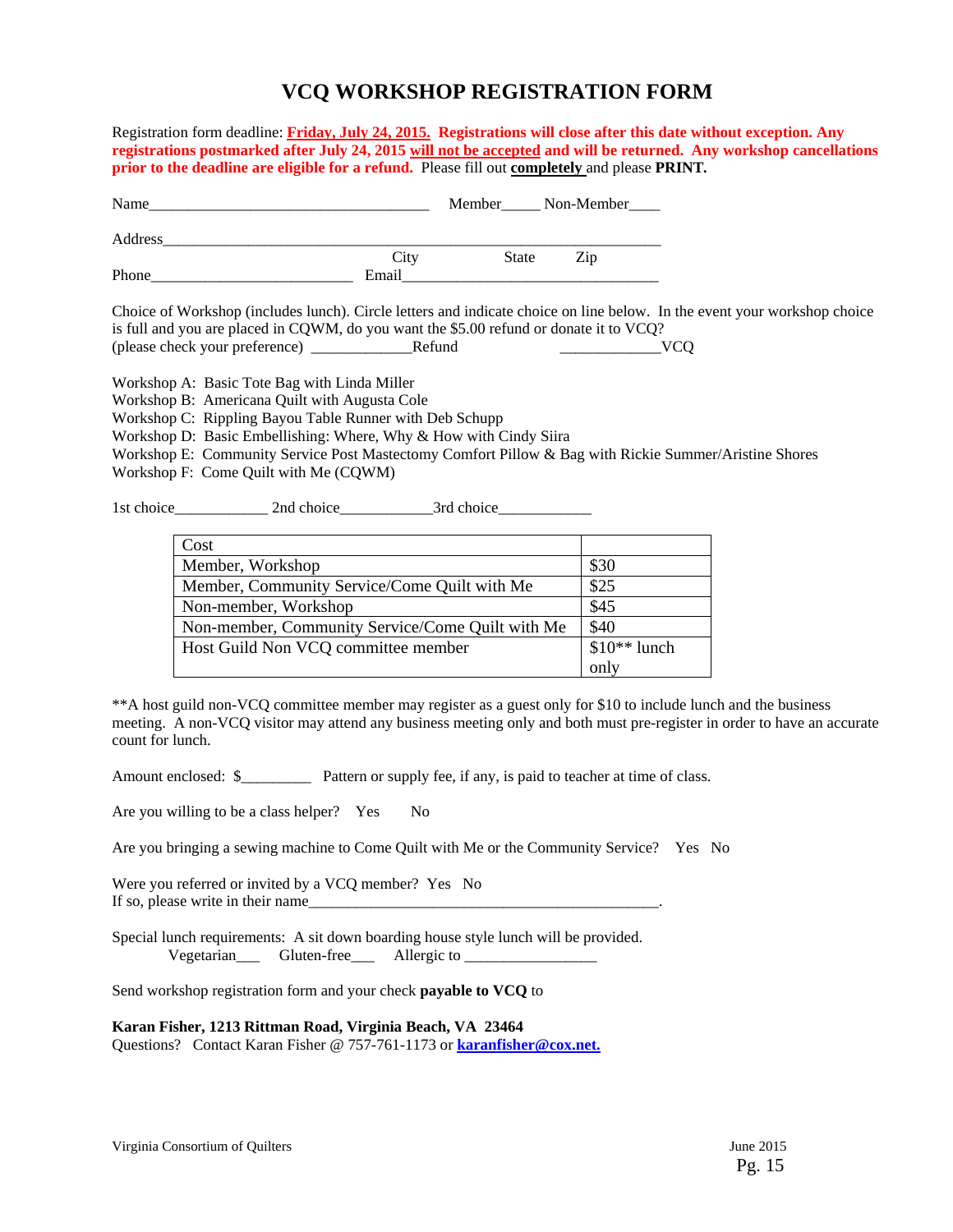# **Celebration 2016**

VCQ's 15th Celebration retreat will take place next April 28 through May1 at the Smith Mountain Lake 4-H Center. The committee has been busy selecting teachers and classes and planning this event around the theme "It's Crystal Clear, We Are Quilters".

If you've attended either of the last two quarterly meetings, you saw Madam Crystal peer into her crystal ball and reveal the names of 3 of the teachers – Victoria Findlay Wolfe, Rayna Gillman, and Cheryl See. The remaining 5 teachers will be revealed when the brochure is published on the website on August 1. At the August 8 meeting, we will take registrations from members present, as well



as members who send their \$50 deposit check along with a member who is attending the meeting. After August 8, we will process mailed registrations from members. Only VCQ members will be able to register in the month of August. Beginning September 1, we will also take registrations from nonmembers. In this way, our members will have the first opportunity to register. Costs for 2016 are \$375 for members, \$405 for non-members. In addition to workshops, we will have the usual quilt challenge, block lotto, silent auction, and other treats. Marty Moon is chairing the block lotto, and will have kits available for purchase at the August meeting. The block will be paper pieced and there will be a workshop at the November meeting for a paper piecing refresher and to make the block lotto block. Kathy McCrea is chairing the challenge for the retreat. Guidelines for the challenge are as follows:

The challenge for Celebration 2016 is to make a small quilt with your interpretation of the theme, "It's Crystal Clear, We Are Quilters!" The challenge quilts will be displayed at Celebration and will be eligible for several Viewer's Choice Awards. We encourage you to submit quilts from ALL genres of quilting – traditional, modern, pieced, applique, and art. In support of the Virginia Quilt Museum, we suggest that you donate your quilt to the museum after Celebration so that it may become part of their fundraising quilt auction.

Quilt guidelines:

1. The size and shape of quilts is at your discretion.

2. Quilts must fit within the parameters of 9" minimum by 24" maximum. If your quilt is not rectangular, the diameter must fit within the 9" minimum and 24" maximum measurements.

3. Embellishments such as thread painting, beading, attaching crystals, etc. are allowed. We ask that embellishments that protrude or dangle from the quilt not be used as they require special handling in transporting.

4. Quilts must have some method of hanging attached which may vary depending on size. For larger quilts within the size range, a sleeve is probably most appropriate. Smaller quilts might have corner triangles or even a hanging loop, as long as the edges are stabilized and it hangs flat.

5. Especially if donating your quilt, include a label on the back with a title, your name as maker, and town you are from so whoever purchases your quilt will know who made it!

Contact Kathy McCrea with any questions at (703) 425-1820 or kathy.mccrea@cox.net.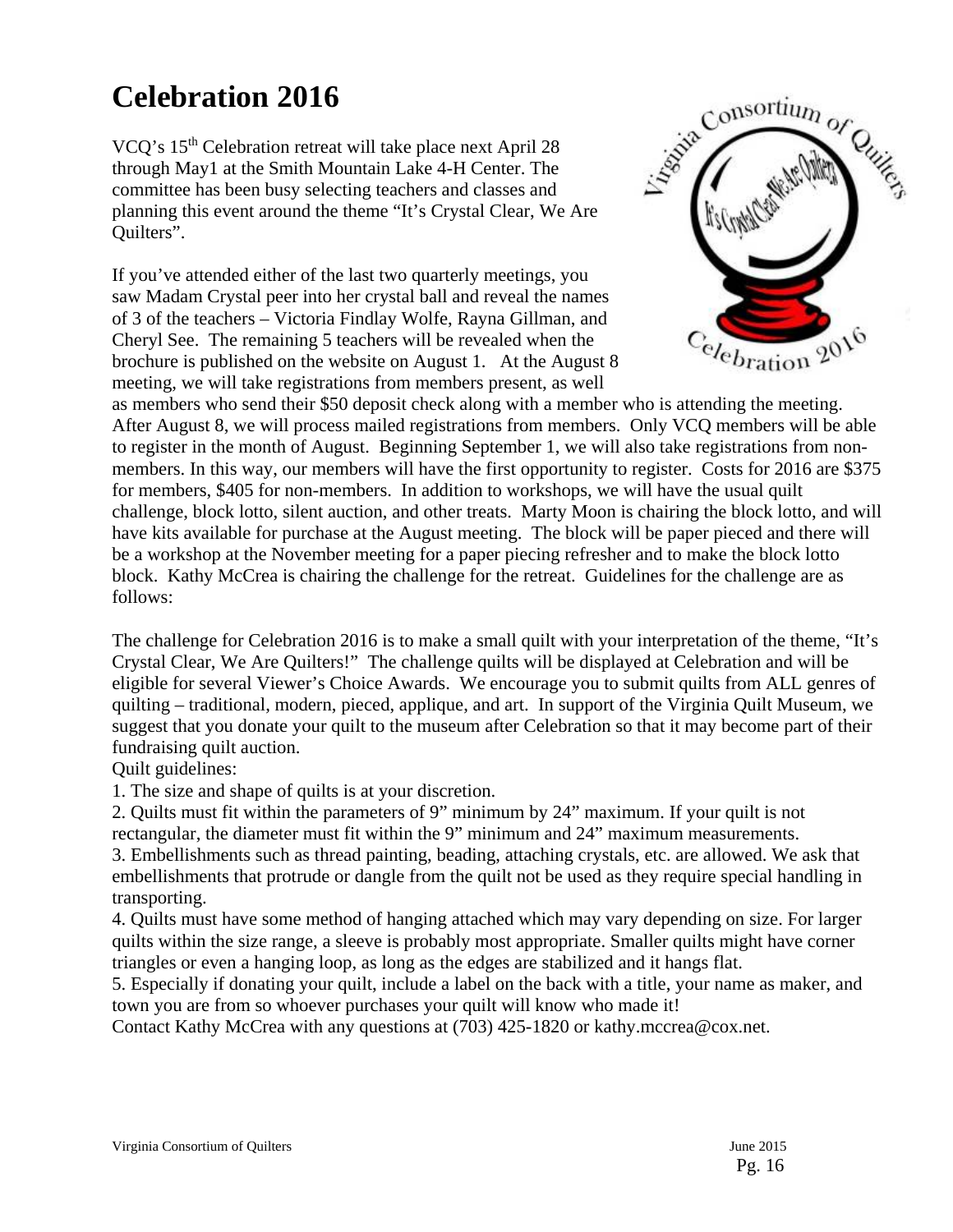### VCQ Membership Report

As of our May meeting we have 238 members. We have developed a five question survey that we plan on emailing to those members to assist us in the future. Also, please remember to include a stamped, addressed envelope to renew your membership. There may be occasions that I will not be able to bring your card to the meetings. Please let me know if your home address or email address changes. You can call, email or mail changes to: Dianne Reasons 41 Ashleigh Drive Waynesboro, VA 22980 dreasons@lumos.net 540.942.5948

## **TREASURER'S REPORT AS OF June 17, 2015**

Money Market: \$9,585.23 Checking Account: \$11,949.74